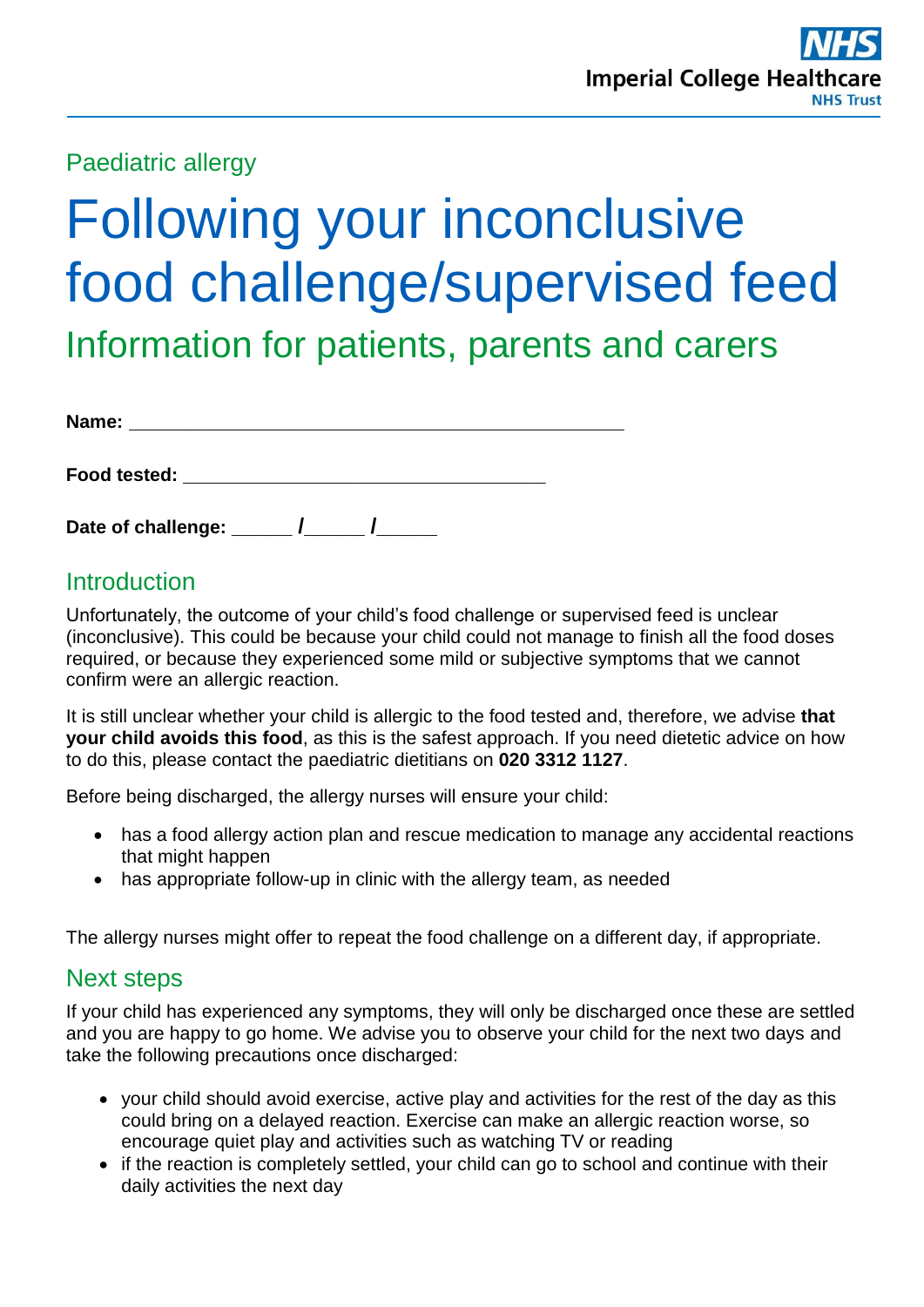• some children may have a further reaction after the challenge. These may be:

#### **Mild reactions or delayed reaction:**

- o rash
- o gut symptoms (e.g. tummy pain, loose stools poo or vomiting)
- o eczema flare-up

These can happen from two hours to two days after the challenge. Most do not require any treatment, but antihistamines or eczema treatments can be useful. Please follow your child's food allergy action plan (if they have one).

#### **Serious allergic reactions:**

- o airway or breathing problems (coughing, wheezing, noisy or difficulty breathing)
- o general wellbeing (sleepiness, reduced responsiveness, paleness or floppiness)

In the very unlikely event of this happening, please follow your child's food allergy action plan (if they have one), or call 999 to get an ambulance and immediate medical support.

#### **Other useful contact numbers:**

| Paediatric allergy nurses (for allergy-related health queries):                                                                                                                                                                                                                                                                                      | 020 3312 6091                                   |  |  |
|------------------------------------------------------------------------------------------------------------------------------------------------------------------------------------------------------------------------------------------------------------------------------------------------------------------------------------------------------|-------------------------------------------------|--|--|
| <b>Paediatric allergy dietitians (for diet-related queries):</b>                                                                                                                                                                                                                                                                                     | 020 331 21127                                   |  |  |
| Admin teams (for appointment-related queries)<br>Food/Drug challenge appointments booking:<br>$\bullet$<br>Main reception (paediatric allergy, St Mary's Hospital):<br>$\bullet$<br>Outpatients department appointments (St Mary's Hospital):<br>$\bullet$<br>Outpatients department appointments (Hammersmith Hospital): 020 3313 4727<br>$\bullet$ | 020 3311 6611<br>020 3312 1381<br>020 3312 6315 |  |  |
| <b>Paediatric allergy secretaries (for letters/reports):</b>                                                                                                                                                                                                                                                                                         | 020 3312 1257                                   |  |  |

### Who to contact with queries or concerns

If your child has had a reaction at home or you need more information about their challenge/supervised feed, please call the allergy team on **020 3312 6091.** You will be asked to leave a voice message and the allergy nurses will get back to you within two to three working days. Please note that this number is not for urgent health care queries. If you need urgent helps call 999 (for emergencies), or 111/your GP (for non-emergencies).